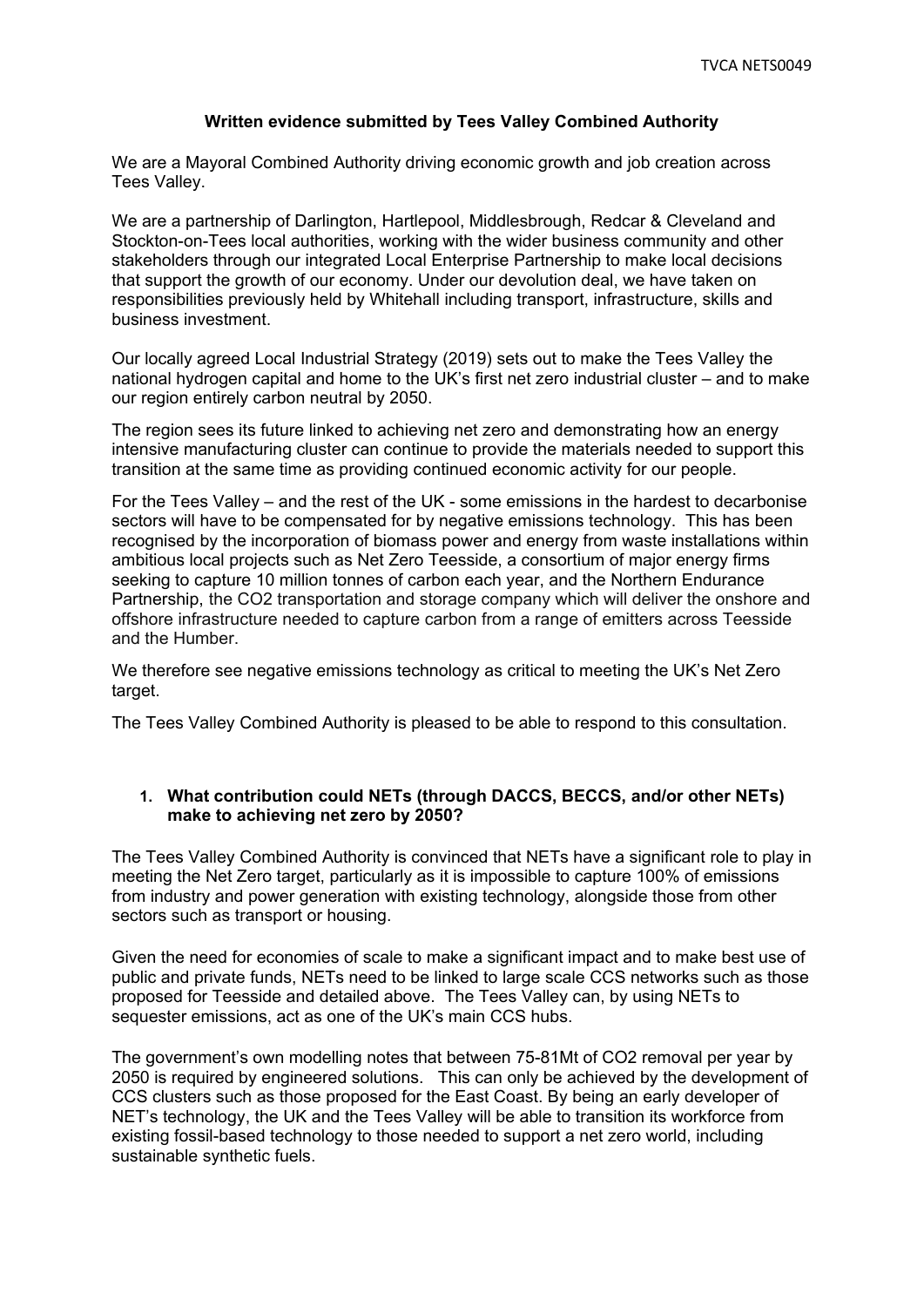## **2. Which 'hard to decarbonise' sectors could benefit most from NETs, and which should be prioritised?**

NET is not specifically aimed at one sector but has a role in compensating for emissions which are otherwise inevitable due to capture not being 100% effective. Clearly those parts of the economy which cannot move to renewable electricity will be the source of these emissions and energy intensive industrial production is one of these, as the processes likely to be available up to 2050 will not be zero emission.

The most appropriate criteria is the ability to store the CO2 from NETs safely and securely at low cost and hence establishing it at industrial clusters - as is proposed for the Northern Endurance Partnership - is clearly the best way forward.

A further and possibly more significant issue is the development of policy frameworks and financial models for the rewarding of NET deployment, which remains a key challenge as it is for other sectors.

#### **3. At what technological stage are current NETs, and what is the likely timeframe that will allow NETs to be operational at scale in the UK?**

Whilst possibly behind in technology readiness compared to gas fired power generation or some other industrial processes, capture from biomass combustion processes is not seen by major projects such as Net Zero Teesside as a significant hurdle.

## **4. What are, and have been, the barriers to further development of NETs? How can such barriers be overcome?**

Development of NETs is dependant on appropriate financial models and the delivery of scalable CCS infrastructure.

A further concern is the availability of sustainable biomass. As a result we would support rapid deployment of NET to biomass power to ensure the limited amount of biomass is used to best advantage in reducing emissions and not used in an unabated way.

#### **5. What, if any, are the links and co-benefits to other technological innovations, such as sustainable aviation fuel or sustainability in the energy sector?**

NETs have a role to play in addressing those emissions which cannot be easily reduced from other processes. The CO2 which could be captured would in principle be "green" and would therefore be an ideal feedstock for use in CCU processes such as the development of Sustainable Aviation Fuels over the long term - assuming that the biogenic resources are replaced.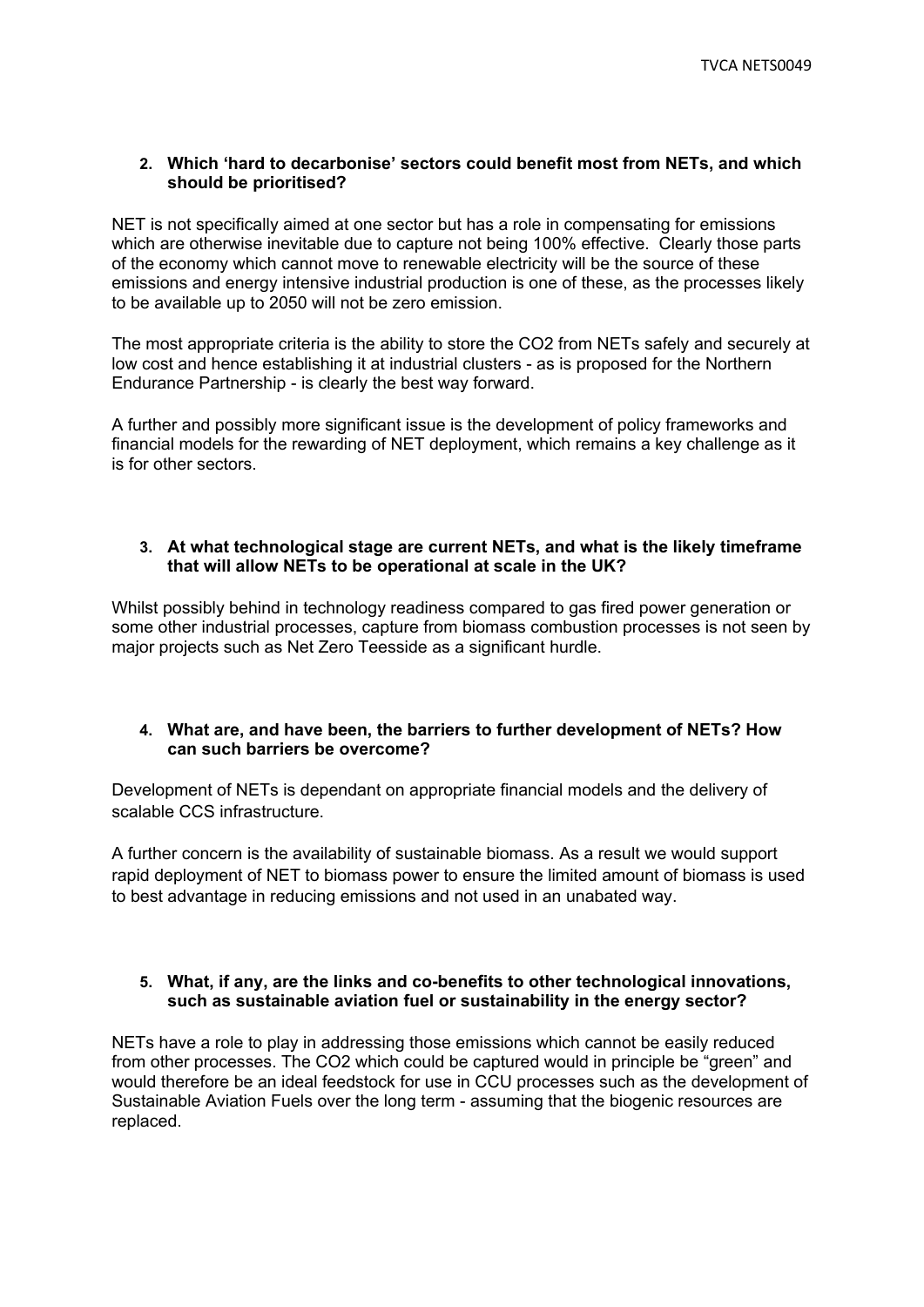## **6. What are the trade-offs between availability of land and availability of sustainable biomass to make NETs a viable option in and beyond the UK?**

The Tees Valley Combined Authority is convinced that - as the Committee on Climate Change stated in 2019 and as can be achieved in clusters such as on Teesside - biomass use should be combined with CCUS to capture the biogenic CO2 for permanent storage or use in products (in substitution for fossil derived CO2).

## **7. What are the options for the storage of captured carbon, whether onshore or offshore?**

The Northern Endurance Partnership project linking Teesside and Humberside is clearly a leading option, and the other clusters in the UK provide further options for large-scale costeffective CCS offshore, avoiding risks associated with onshore storage while utilising UK's geological advantages.

## **8. What other drawbacks for the environment and society would need to be overcome to make NETs operational?**

As mentioned above the sustainable provision of biomass is clearly important for further development of BECCS, as is acceptance of large scale Energy From Waste projects which would involve movement of waste over distances, such as is already achieved in the Tees Valley with its links to waste from Halton in Cheshire.

By focussing on clusters such as the Tees Valley where these issues have been addressed these concerns can be overcome.

## **9. Given the proposed role of NETs in climate change modelling, is there a danger of over-reliance on these technologies in net zero strategies?**

We have been clear that CCS technology must be deployed rapidly if the UK is to stand any chance of meeting its climate goals but also to make sure that economic activity is retained and attracted to industrial heartlands such as ourselves.

NETs have a role to play - particularly BECCS - but other approaches which are already available now must be prioritised.

# **10. How should the UK Government support the further development of NETs?**

The development of business models for BECCS is key to the early deployment of this technology at the clusters where power plants already exist - such as on Teesside - and where CCS infrastructure is likely to be installed.

## **11. What policy changes, if any, are needed to ensure the UK gains a competitive advantage and remains at the cutting edge of this sector?**

Assuming the deployment of CCS infrastructure proceeds the key to UK benefitting from the deployment of NETs (and of CCS more widely) is the development of a supply chain and the training of a UK workforce able to deliver projects on time and on budget.